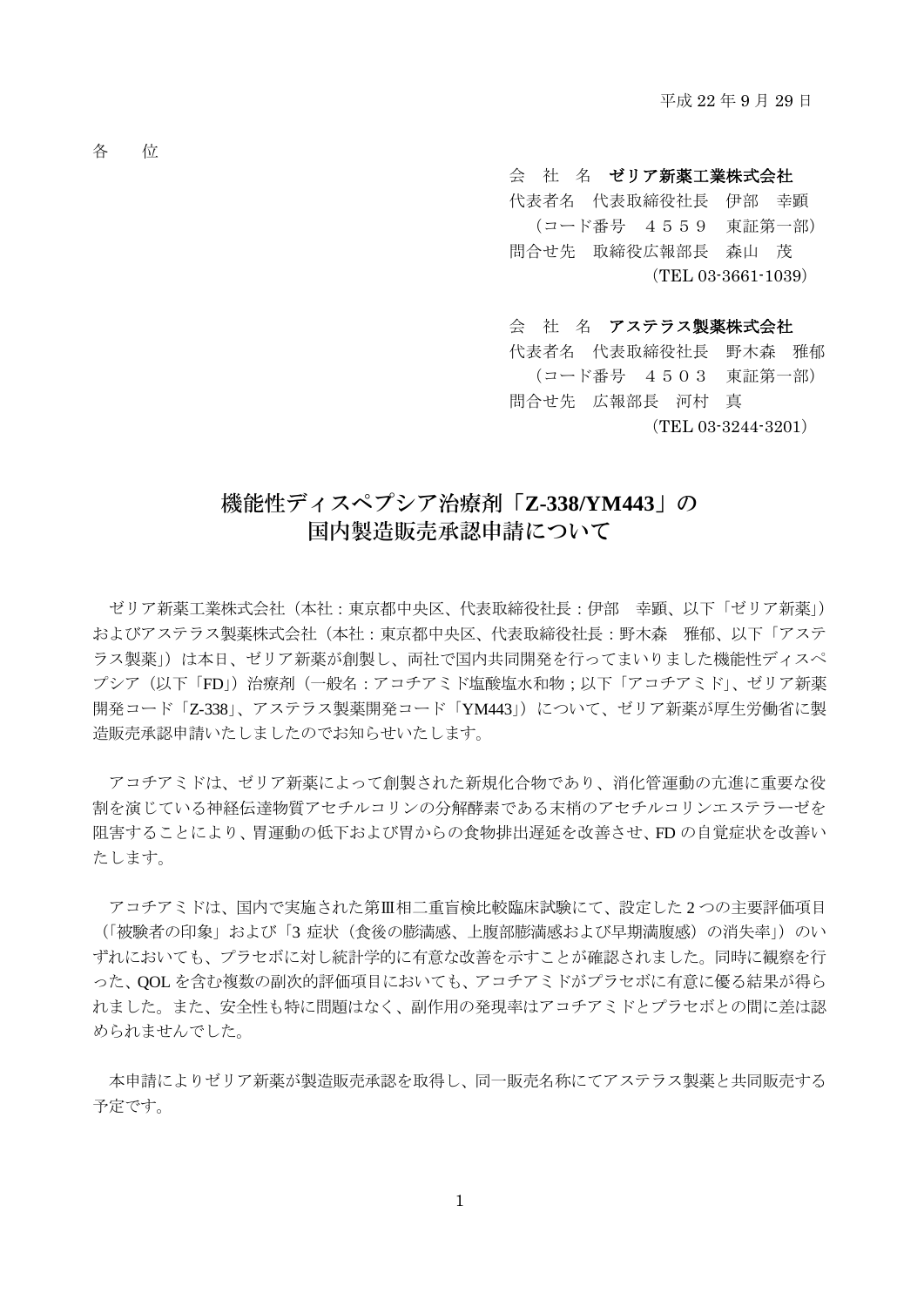機能性消化器疾患の最新の国際的診断基準であるローマⅢ基準で診断された FD 患者を対象に有効 性を証明し承認された医薬品はこれまでになく、アコチアミドは世界初の FD 治療剤として、世界に 先駆けて日本で発売されることが期待されます。

ローマⅢ基準によれば、FD は、食後の膨満感、早期満腹感(飽満感)、心窩部痛などの消化器症状 を訴え、原因となる器質的疾患が見当たらない疾患とされています。FD の原因は解明されていないも のの、食物の胃から小腸への排出の遅延が密接に関連していることが明らかとなってきました。

最近の調査では、国内の成人の四分の一に FD の症状が見られ、発現頻度の高い疾患であると報告 されています。

アコチアミドは FD に苦しむ患者さんの自覚症状改善及び QOL 向上に貢献するものと期待しており ます。

以 上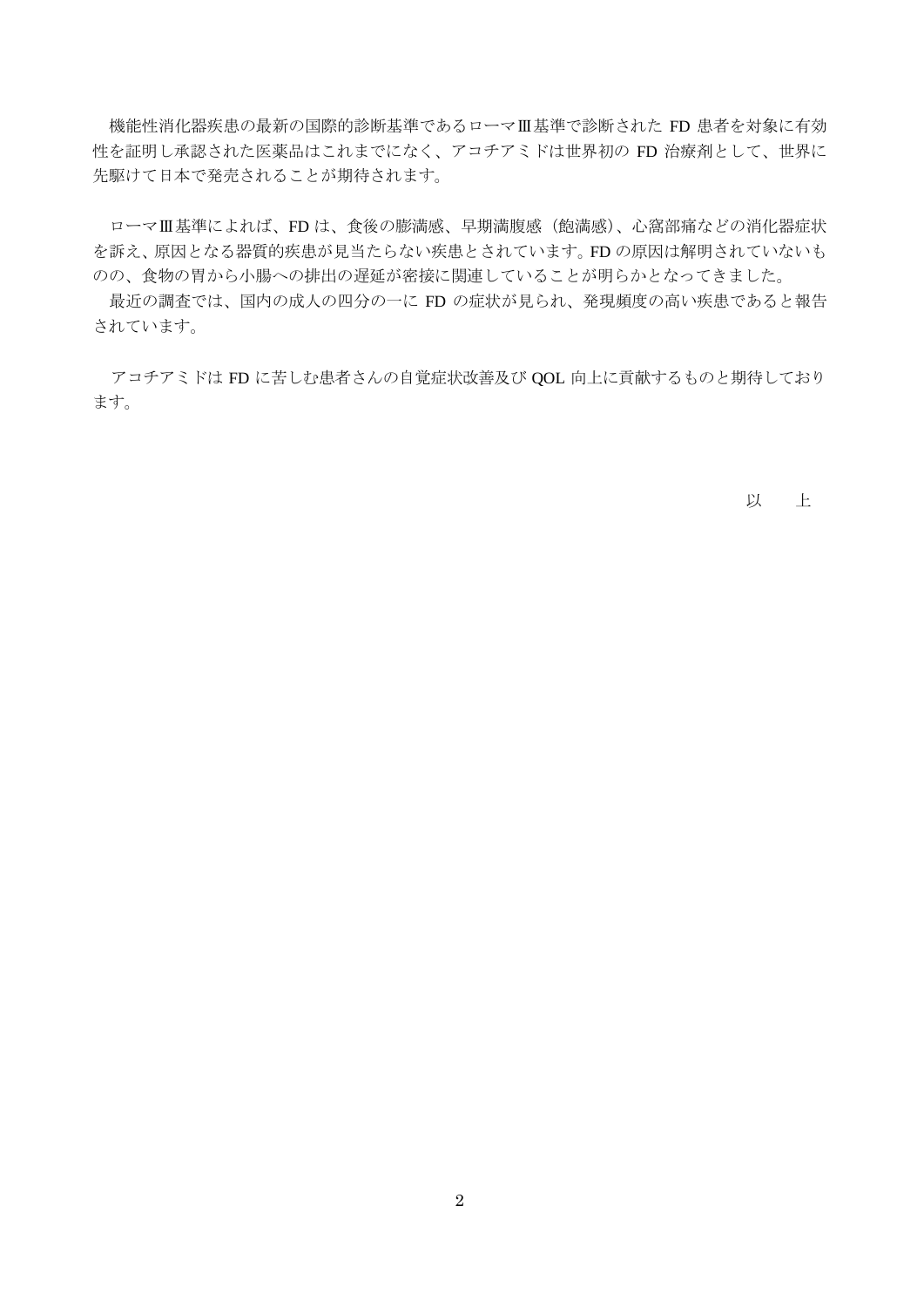September 29, 2010

## **PRESS RELEASE**

Zeria Pharmaceutical Co., Ltd. 10-11 Nihonbashi-Kobunacho, Chuo-ku, Tokyo 103-8351

Astellas Pharma Inc. 2-3-11 Nihonbashi-Honcho, Chuo-ku, Tokyo 103-8411

## **Announcement of the NDA submission of Z-338 /YM443 for functional dyspepsia in Japan**

Zeria Pharmaceutical Co., Ltd. (Headquarters: Chuo-ku, Tokyo; President and CEO: Sachiaki Ibe; "Zeria") and Astellas Pharma Inc. (Headquarters: Chuo-ku, Tokyo; President and CEO: Masafumi Nogimori; "Astellas Pharma") announced today that Zeria had submitted the application for marketing approval of the therapeutic agent (nonproprietary name: acotiamide hydrochloride hydrate; "acotiamide"; Zeria's development code: "Z-338"; Astellas Pharma's development code: "YM443") for the treatment of functional dyspepsia (FD) to the Ministry of Health, Labour and Welfare in Japan. Acotiamide was discovered by Zeria, and has been co-developed by both companies.

Acotiamide is a new chemical entity originated by Zeria, and inhibits peripheral acetylcholinesterase activities. Acetylcholine is an important neurotransmitter to regulate gastrointestinal motility, and through the inhibition of degradation of acetylcholine, acotiamide produces the improvement of impaired gastric motility and delayed gastric emptying, and consequently the symptoms of FD.

In the Phase-III clinical trial, a multicenter, randomized, double-blind, parallel-group, placebo-controlled study, acotiamide was statistically significantly effective when compared to placebo in both of two primary endpoints ("general impression" and "elimination rate of 3 symptoms (post-prandial fullness, upper abdominal bloating and early satiety)"). Significant improvements were observed also in several secondary endpoints including QOL. The findings definitively demonstrated that acotiamide alleviated the symptoms of FD patients. Furthermore, no statistical difference in adverse drug reactions was noted between the Acotiamide and Placebo groups.

Zeria will obtain marketing authorization and thereafter both companies will co-market acotiamide in Japan with a single brand name.

To date, no product has obtained marketing approval which demonstrated efficacy for treatment of patients with FD diagnosed by the Rome III, which is the latest version of the international classification and diagnostic criteria for functional gastrointestinal disorders. Acotiamide is expected to be the first-in-class for FD, and will be launched in Japan ahead of the rest of the world.